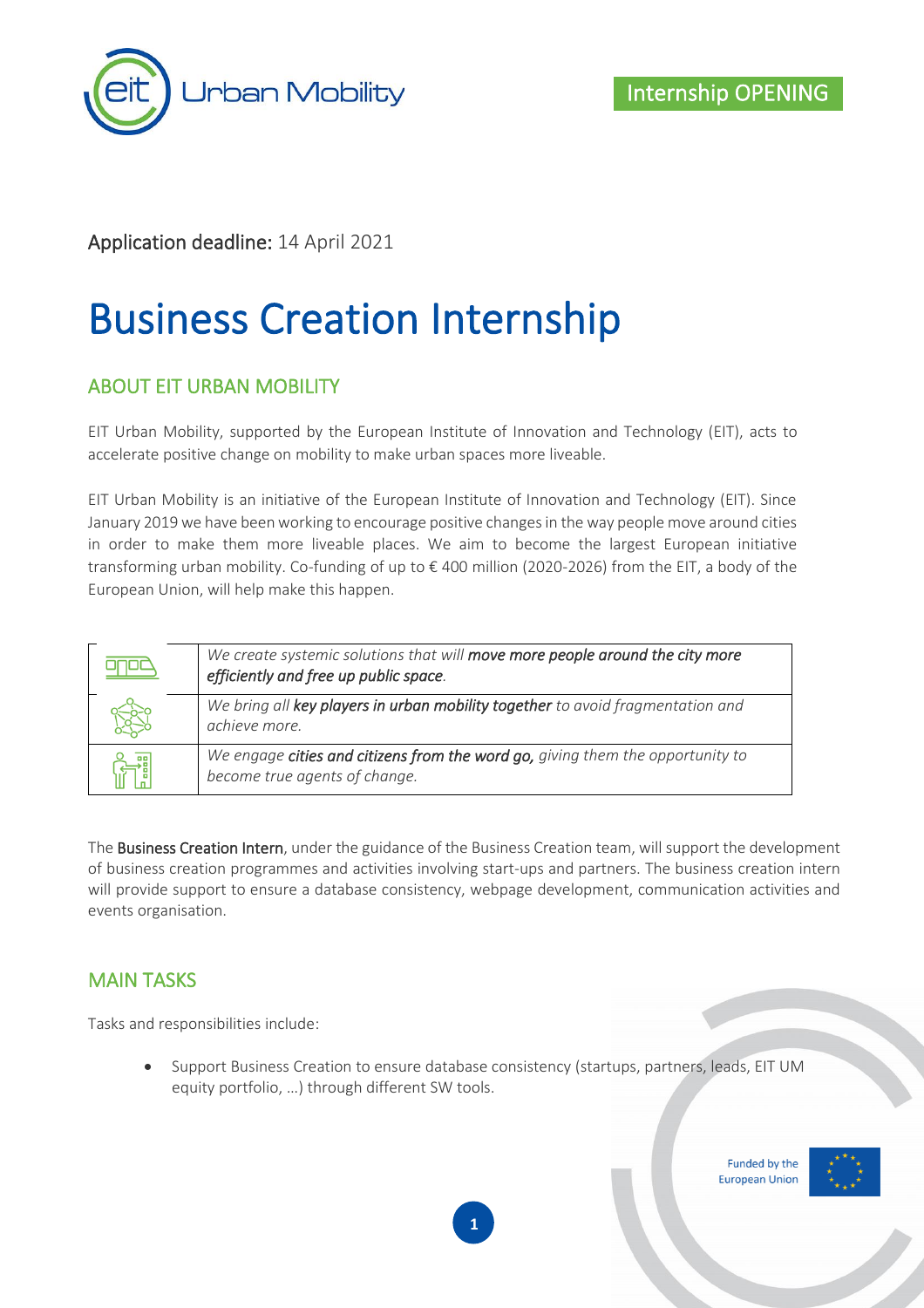

- Support during application and evaluation processes related to Business Creation calls.
- Support Business Creation on the webpage development sprints.
- Support for marketing and communication activities (e.g. generation of contents to publish in social media and news feeds, spelling checks, assist Business Creation Managers with communication campaigns, …).
- Support during EIT Urban Mobility events specifically related to Business Creation.

## EDUCATION and QUALIFICATIONS

- Bachelors' degree
- Advanced level in English (minimum C1 level): oral and written communication skills
- Very good working knowledge of MS Office (Excel, PowerPoint) and a quick learner of new software applications
- Experience with CRM systems and database management
- Knowledge on marketing and communications (webpage development, creation of promotional contents, event management)

#### KEY SKILLS:

- Organized and structured, pro-active and hands-on
- Systemic approach to problem solving
- Excellent communication and people skills
- Adaptability
- Team player
- Attention to detail
- A positive and 'can-do' mindset

### CONTRACT TYPE

- 9 months Full-time internship agreement or "contrato de prácticas".
- Gross monthly salary: 1 450 Eur

### LOCATION

• Barcelona